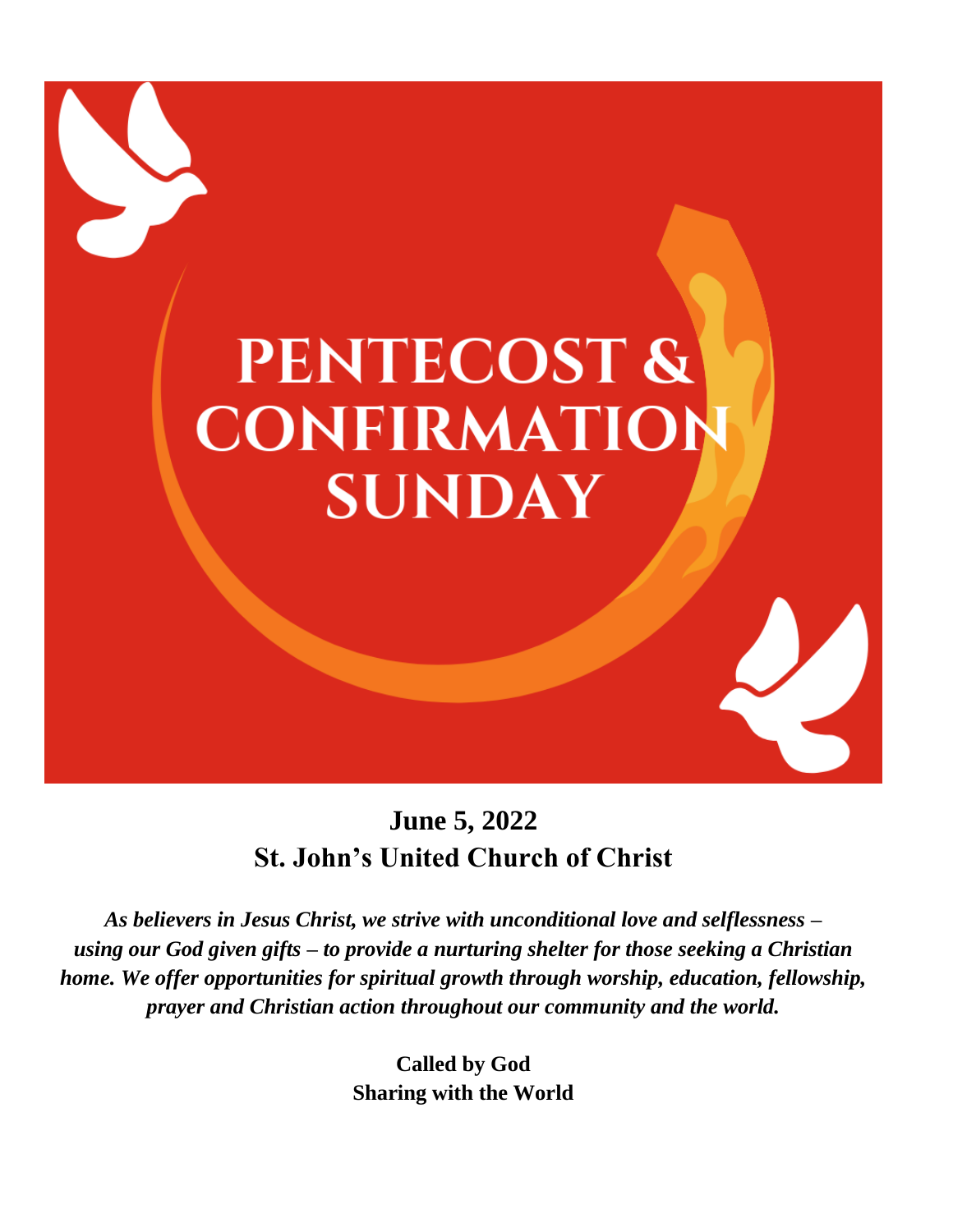## **June 5, 2022 Pentecost Sunday**

# **Meditation**

"We believe in the Holy Spirit, the Lord, the giver of life, who proceeds from the Father and the Son, who with the Father and the Son is worshiped and glorified, who has spoken through the prophets." – The Nicene Creed 325 AD

# **Chimes**

| Prelude | Every Time I Feel the Spirit - spiritual |  |
|---------|------------------------------------------|--|
|         | Gale Sterner, percussion                 |  |

#### **Welcome and Announcements**

**Opening Hymn #334** *On Pentecost They Gathered*

On Pentecost they gathered Quite early in the day, A band of Christ's disciples, to worship, sing, and pray. A mighty wind came blowing, Filled all the swirling air, And tongues of fire a glowing inspired each person there.

The people all around them were startled and amazed To understand their language, as Christ the Lord they praised. What universal message, what great good news was here? That Christ, once dead, is risen to vanquish all our fear.

God pours the Holy Spirit on all who would believe, On women, men, and children who would God's grace receive. That Spirit knows no limit, bestowing life and power. The church, formed and reforming, responds in every hour.

O Spirit, sent from heaven on that day long ago, Rekindle faith among us in all life's ebb and flow. O give us ears to listen and tongues aflame with praise, So people of all nations glad songs of joy shall raise.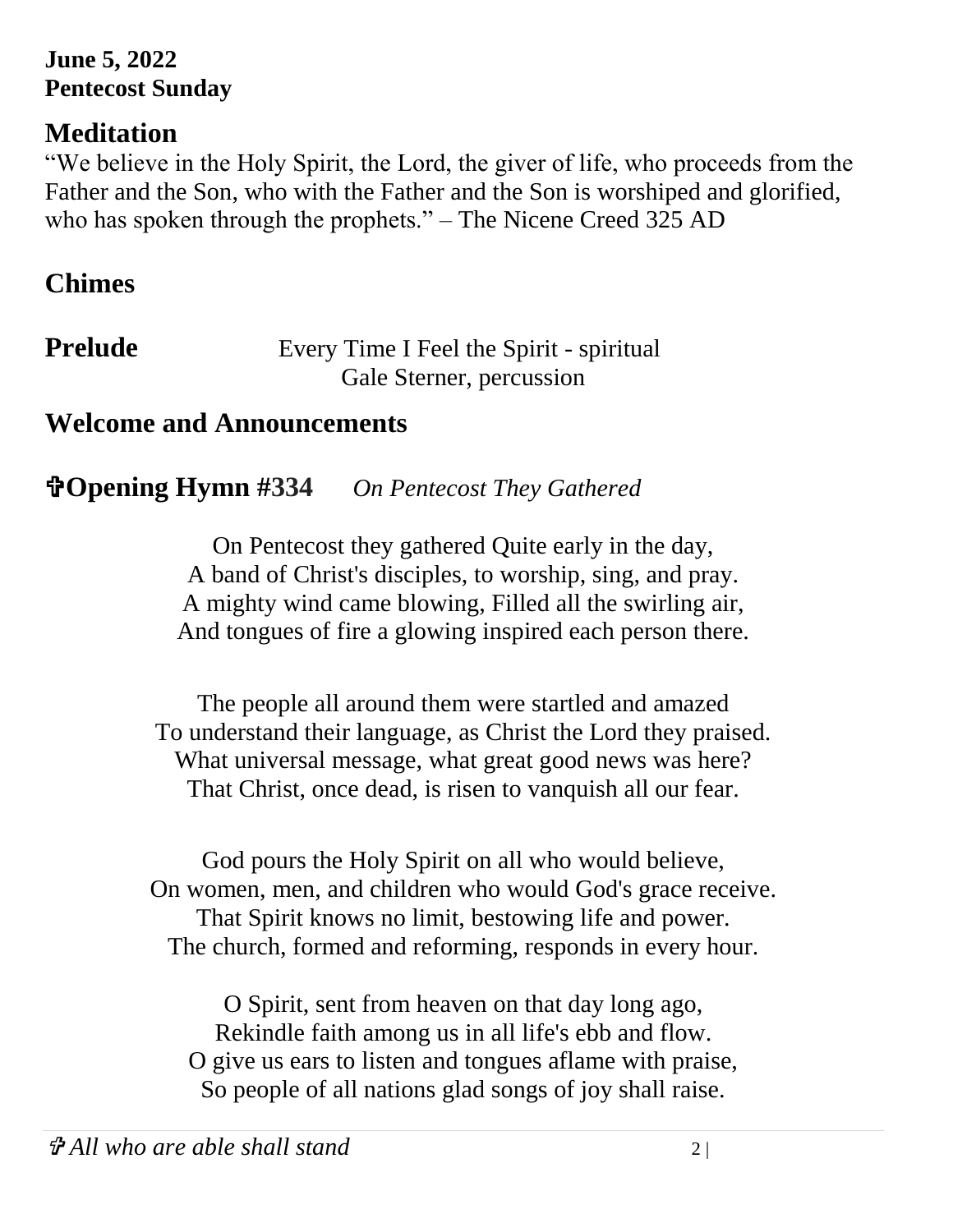# **Lifting up our Joys**

# **June Birthday Blessings**

# **Passing of the Peace**

**Call to Worship (Congregation reads bold print)** The Spirit blows life through us all. **We gather in the renewing life the Spirit gives to us.** Let us then worship with great joy and celebrate the new life among us.  **We bring praise and song, joy and laughter before God! Let the world hear our praises!**

# **The Opening Prayer Service Service Service Service Service Service Service Service Service Service Service Service Service Service Service Service Service Service Service Service Service Service Service Service Service Se**

**Prayer of Confession** *(unison)*

**Dear God, as we celebrate the coming of your Spirit on this Pentecost Sunday, we come to you in a spirit of repentance. We confess that life's busyness, our worries and cares, and our own self-centered needs hold us back from realizing our potential as your faithful disciples. Forgive us, O Lord. We open ourselves anew today to the work of your Holy Spirit in us.** 

*Silent pause for reflection* 

## **Amen.**

# **Assurance of Forgiveness**

Our Lord is full of compassion, long-suffering, and abounding in mercy. We are forgiven. **We give thanks and praise to God's name!**

*(the congregation may be seated)*

| <b>Bible Readings</b> | Proverbs $3:1-12$ | Olivia Pacovsky |
|-----------------------|-------------------|-----------------|
|                       | Acts 2:1-8, 12-21 | Sophia Spolski  |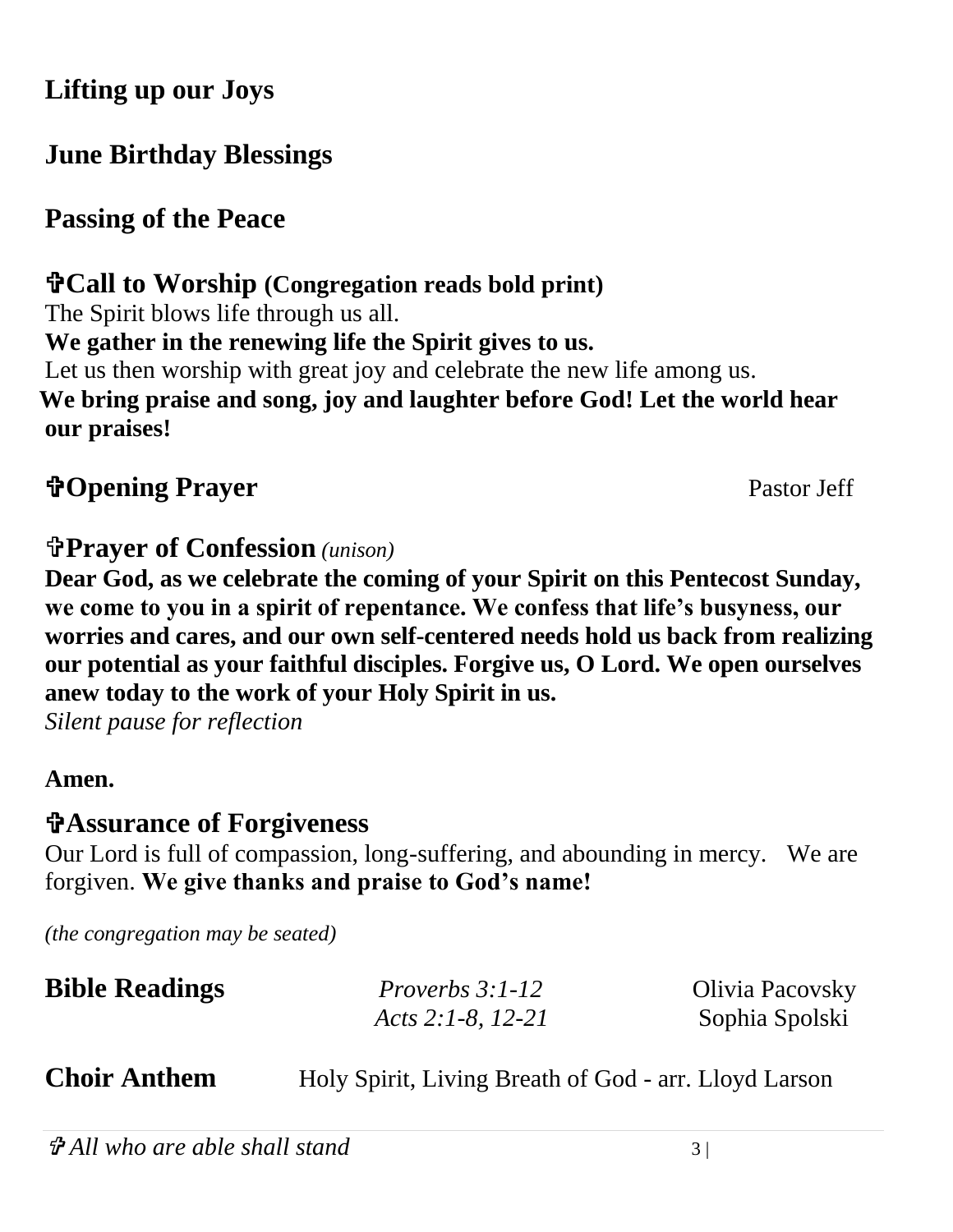## **The Sacred Rite of Confirmation for Olivia Pacovsky and Sophia Spolski**

#### **The Apostles Creed**

**I believe in God, the Father almighty, creator of heaven and earth. I believe in Jesus Christ, God's only Son, our Lord, who was conceived by the Holy Spirit, born of the Virgin Mary, suffered under Pontius Pilate, was crucified, died, and was buried; he descended to the dead. On the third day he rose again; he ascended into heaven, he is seated at the right hand of the Father, and he will come again to judge the living and the dead. I believe in the Holy Spirit, the holy catholic Church, the communion of saints, the forgiveness of sins, the resurrection of the body, and the life everlasting. Amen.** *(from the UCC Book of Worship) (The congregation may be seated)*

#### **Prayer for the Confirmands**

**Let us pray together: Almighty God, who in baptism received your servants Olivia and Sophia into the church, forgave their sins, and promised them eternal life, increase in them the gifts of your Holy Spirit. Grant love for others, joy in serving you, peace in disagreement, patience in suffering, kindness toward all people, goodness in evil times, faithfulness in temptation, gentleness in the face of opposition, self-control in all things. Thereby strengthen them for their ministry in the world; through Jesus Christ our Savior. Amen.**

#### **The Lord's Prayer** *(unison)*

**Our Father, who art in heaven, hallowed be thy name. Thy kingdom come. Thy will be done, on earth as it is in heaven. Give us this day our daily bread. And forgive us our debts, as we forgive our debtors. And lead us not into temptation, but deliver us from evil. For thine is the kingdom, and the power, and the glory forever. Amen.**

**Charge to the Confirmands Pastor Jeff** 

# **Giving our Gifts to God**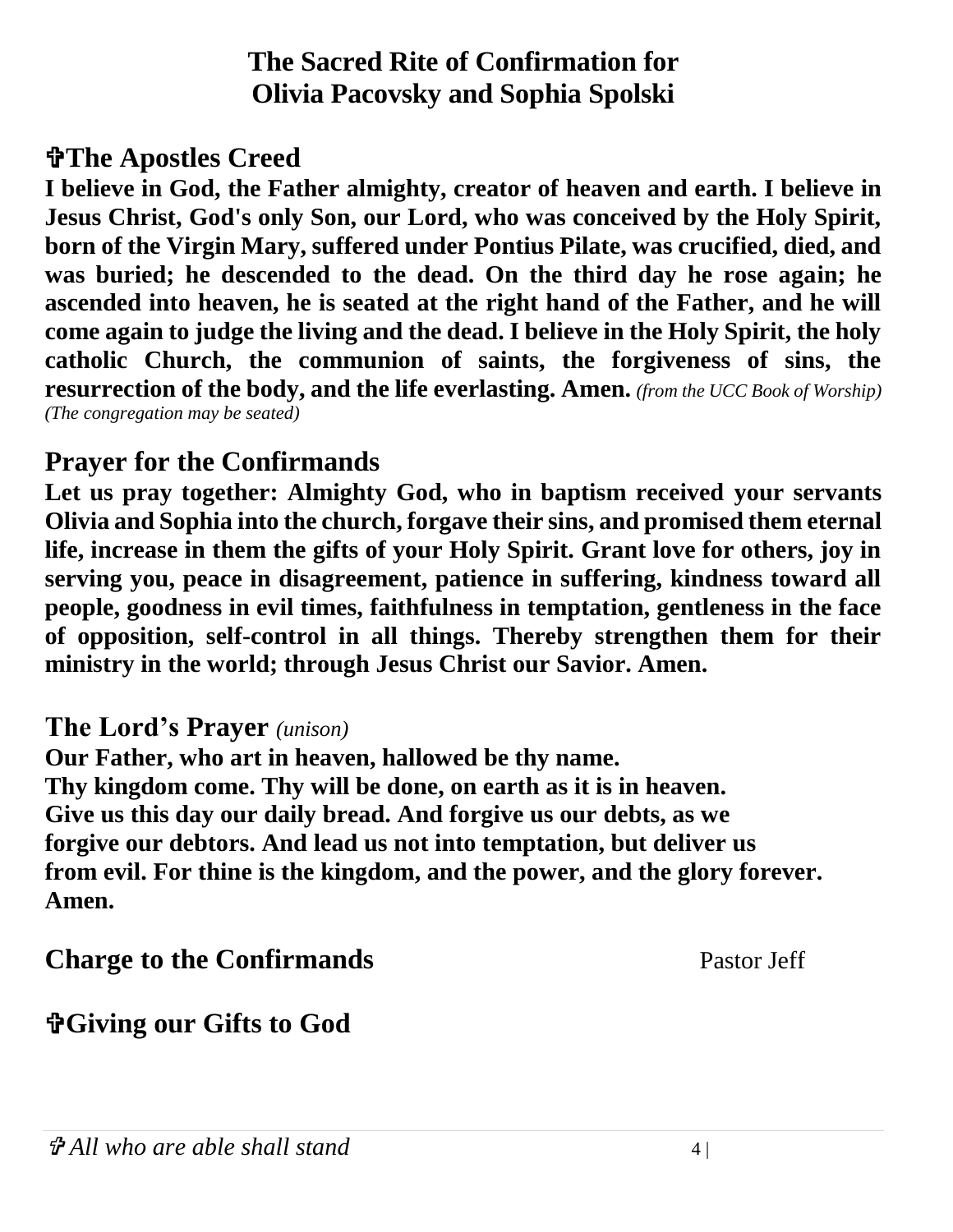*All who are able shall stand* 5 |

**Doxology Praise God from whom all blessings flow. Praise God all creatures here below. Praise God above ye heavenly hosts. Praise Father, Son and Holy Ghost. Amen.** 

# **Sacrament of Holy Communion**

# **Invitation to the Table**

# **The Communion Prayer Service Service Service Service Service Service Service Service Service Service Service Service Service Service Service Service Service Service Service Service Service Service Service Service Service**

May the Lord be with you. **And also with you.** Lift up your hearts. **We lift them up to God.** Let us give thanks to God Most High. **It is right to give God thanks and praise.**

It is right, and a good and joyful thing, always and everywhere to give thanks to you, Holy God, creator of heaven and earth. In the fulfillment of Christ's promise, you poured out the Holy Spirit upon the chosen disciples and filled the church with power. We thank you for sending your Spirit to us today to kindle faith and lead us into all truth, working in the church to make us faithful disciples and empowering us to proclaim the living Christ to every nation. And so we join our voices with all creation to praise you:

# **Sanctus**

Holy, Holy, Holy, Lord God of Sabaoth; Heaven and earth are full, are full of the majesty of thy glory, Hosanna, hosanna, hosanna in the highest! Blessed is he that cometh in the name of the Lord, Hosanna, hosanna, hosanna in the highest! *(The congregation may be seated)*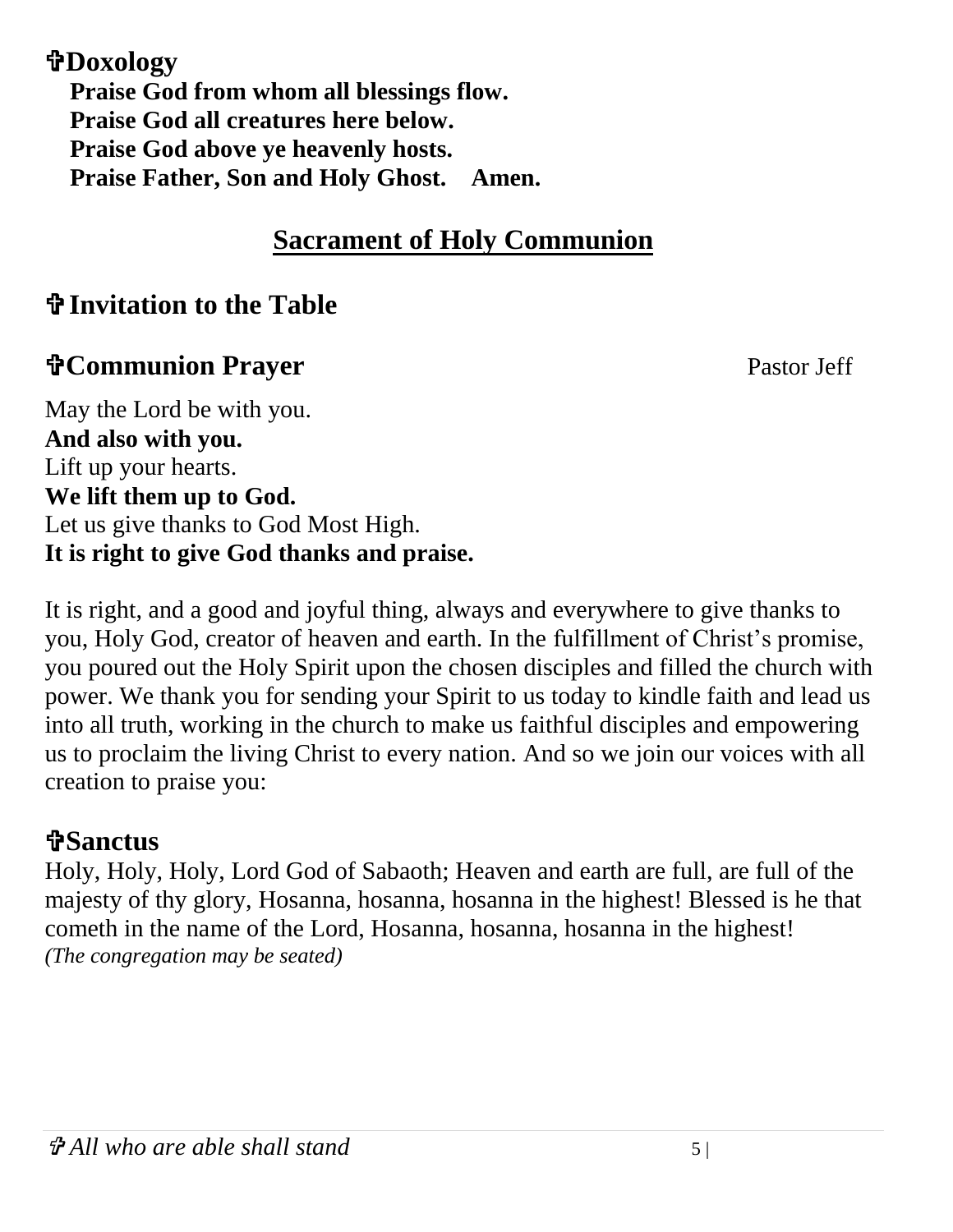# **Words of Institution**

Hear the words of the institution of the Holy Supper of our Lord Jesus Christ…Therefore we proclaim the mystery of our faith. **All: Christ has died, Christ is risen, Christ will come again.**

## **The Blessing of the Elements Pastor Jeff**

# **Prayers of the People**

The gifts of God for the people of God. Prepare your hearts for all things are ready.

# **Partaking of the Elements**

Take and eat; this is the body of Christ, broken for you. **Amen!** Take and drink; this is the cup of the new covenant, poured out for you. **Amen!**

# **Prayer of Thanksgiving** *(unison)*

**Loving God, you have given us a share in the one bread and the one cup and made us one with Christ. Help us to bring your salvation and joy to all the world. We ask this through Christ, our Lord. Amen.**

**Closing Hymn #559** *Here I Am, Lord*

I, the Lord of sea and sky, I have heard my people cry. All who dwell in dark and sin, My hand will save. I who made the stars of night, I will make their darkness bright. Who will bear my light to them? Whom shall I send?

Here I am Lord, Is it I Lord? I have heard you calling in the night. I will go Lord if you lead me. I will hold your people in my heart.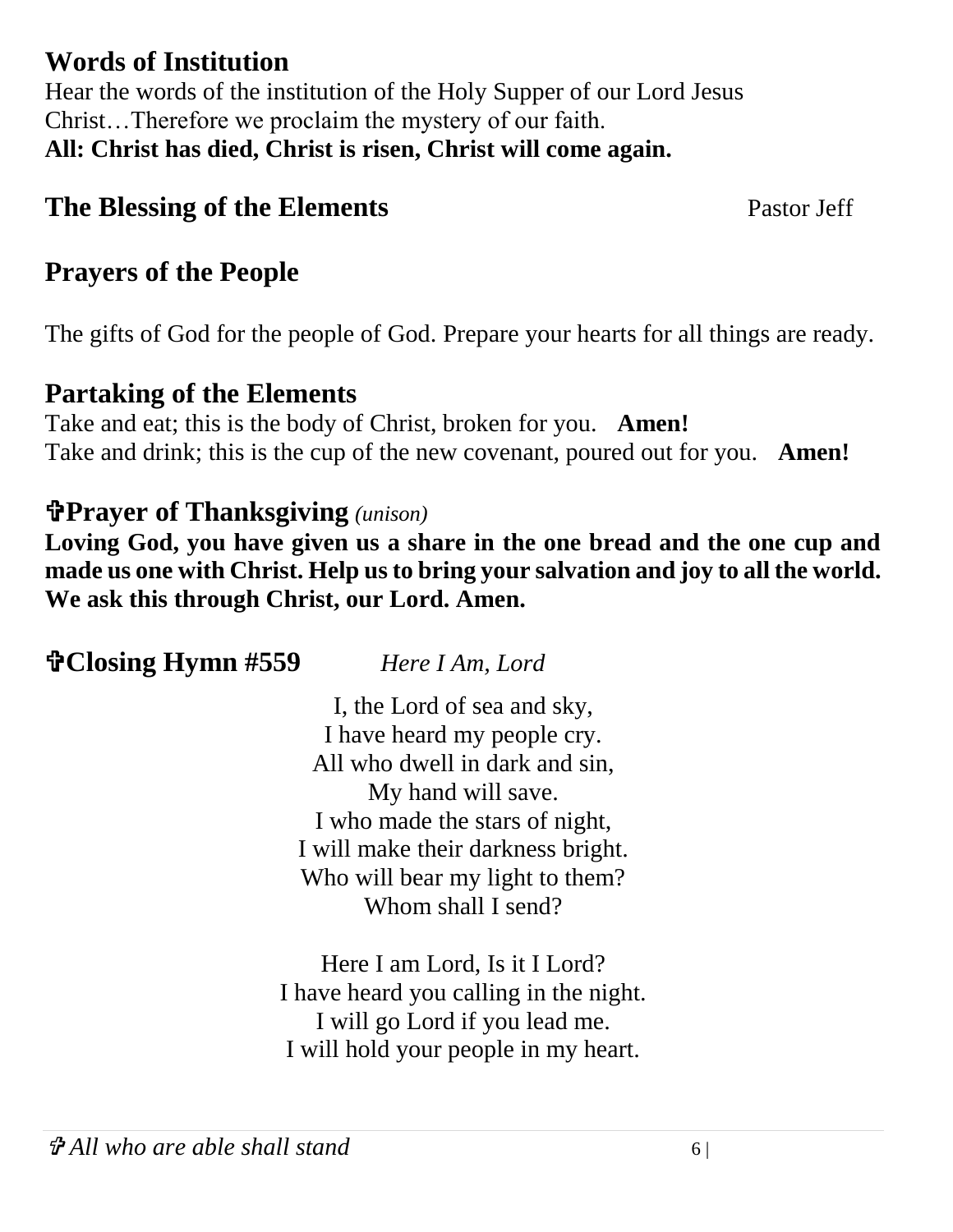I, the Lord of snow and rain, I have born my people's pain. I have wept for love of them, They turn away. I will break their hearts of stone, Give them hearts for love alone. I will speak my word to them, Whom shall I send?

Here I am Lord, Is it I Lord? I have heard You calling in the night. I will go Lord, if You lead me. I will hold Your people in my heart.

I, the Lord of wind and flame, I will tend the poor and lame. I will set a feast for them, My hand will save Finest bread I will provide, Till their hearts be satisfied. I will give my life to them, Whom shall I send?

Here I am Lord, Is it I Lord? I have heard You calling in the night. I will go Lord, if You lead me. I will hold Your people in my heart

## **Sending Forth and Final Blessing**

## **Threefold Amen (sung)**

## **Chimes/Meditation**

**Postlude** *Toccata Pontifical- Gordon Young*

*All who are able shall stand*  $\frac{7}{4}$